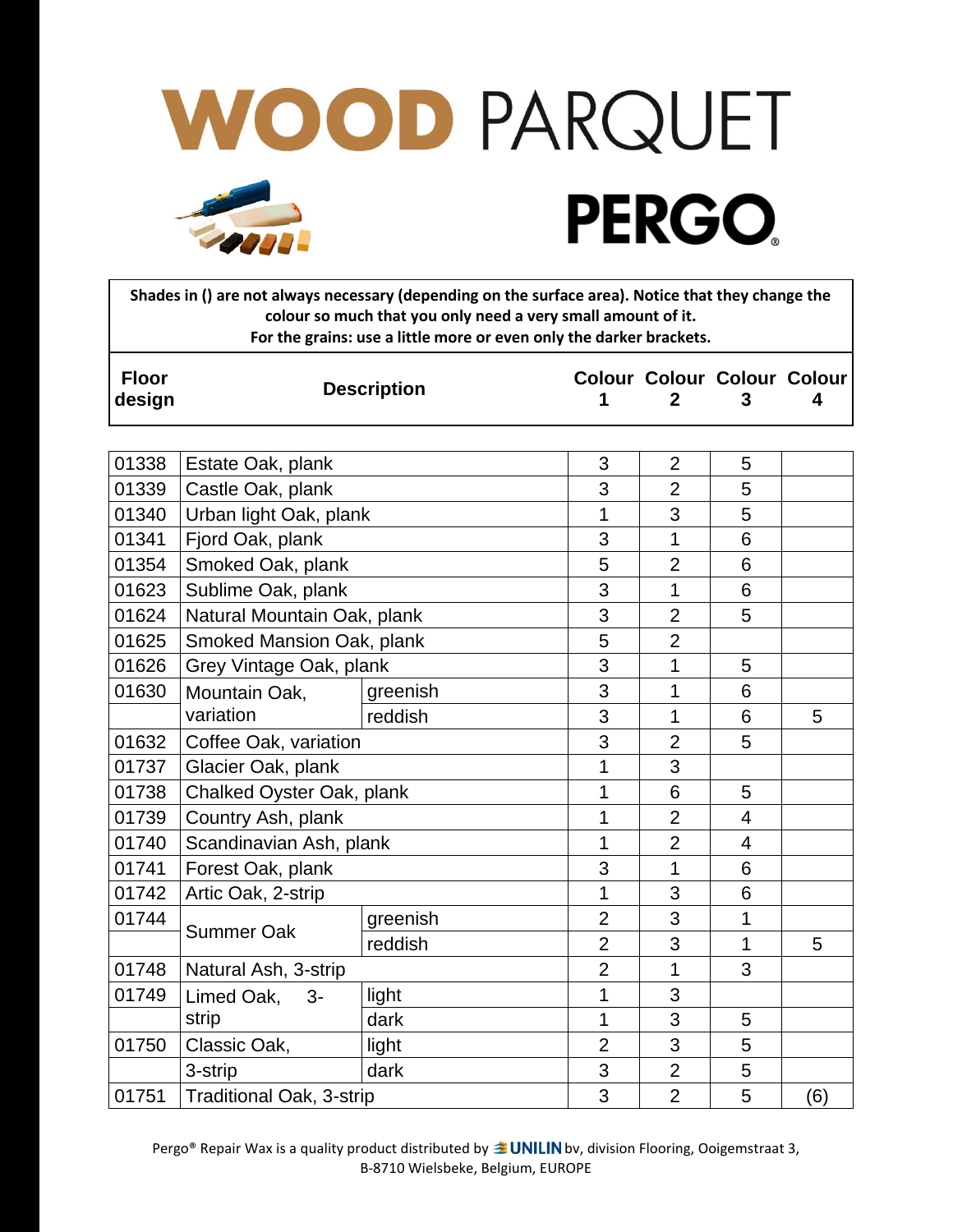## WOOD PARQUET **PERGO**

| 3562 | Nordic Polar Oak, plank         | 3              | 1              | (4)                       | (6)            |
|------|---------------------------------|----------------|----------------|---------------------------|----------------|
| 3564 | Charleston Oak oiled, plank     | 3              | 1              | (6)                       | (5)            |
| 3566 | Residence Oak, plank            | 3              | $\overline{2}$ | 1                         | (4)            |
| 3787 | Seafield Oak, plank             | 3              | 1              | (5)                       | (6)            |
| 3788 | Blackened Oak oiled, plank      | 3              | 1              | 6                         |                |
| 3789 | Chateau Oak, plank              | $\overline{2}$ | 3              | 5                         | (6)            |
| 1625 | Smoked Mansion Oak oiled, plank | 3              | $\overline{2}$ | 5                         | (6)            |
| 1626 | Grey Vintage Oak oiled, plank   | 3              | $\overline{7}$ | (5)                       | (6)            |
| 3096 | Camel Brown Oak, plank          | 3              | $\overline{2}$ | 5                         | (6)            |
| 3790 | Natural Mountain Oak, plank     | 1              | 3              | 5                         | (6)            |
| 3791 | Whitewashed Oak, plank          | $\overline{2}$ | 1              | 3                         | (5)            |
| 3792 | Sublime Oak, plank              | 3              | 1              | 5                         | (6)            |
| 3793 | Ice White Oak, plank            | 1              | 3              | 5                         | (7)            |
| 3794 | Lighthouse Oak, plank           | $\overline{2}$ | $\overline{7}$ | 1                         | (5)            |
| 3795 | Concrete Grey Oak oiled, plank  | $\overline{7}$ | $\overline{4}$ | (6)                       |                |
| 3815 | Chalked Oyster Oak oiled, plank | 3              | 1              | 5                         | $\overline{7}$ |
| 1739 | Country Ash, plank              | 1              | 3              | (3)                       |                |
| 1741 | Spring Oak, plank               | $\mathbf 1$    | 3              | 4                         | (2)            |
| 3097 | Ranch Oak, plank                | 3              | $\overline{2}$ | (3)                       | (6)            |
| 3201 | Natural Oak, plank              | $\overline{2}$ | 3              | 5                         |                |
| 3202 | Northern Light Oak, plank       |                |                |                           |                |
| 3203 | Grey Oak, plank                 | $\overline{7}$ | 3              | (5)                       | (6)            |
| 3572 | Arctic Oak, plank               | 3              | 1              | (5)                       | (6)            |
| 3796 | Dark Coffee Oak, plank          | 4              | 6              | $\overline{2}$            |                |
| 3797 | Saddle Brown Oak, plank         | 3              | 6              |                           |                |
| 3798 | Natural Prime Oak, plank        | 3              | 1              | (5)                       | (6)            |
| 3799 | Brown Oak, plank                | 3              | 6              |                           |                |
| 3800 | Harbourside Oak, plank          | $\mathbf 1$    | $\overline{c}$ | $\ensuremath{\mathsf{3}}$ | (7)            |
| 3801 | Ivory Oak, plank                | $\overline{7}$ | 5              | (6)                       | (1)            |
| 3816 | Archipelago Oak, plank          | $\mathbf{1}$   | 3              | 5                         | (6)            |
| 3201 | Natural Oak, plank              |                |                |                           |                |
| 3202 | Northern Light Oak, plank       | $\mathbf 1$    | $\overline{4}$ | 3                         | (6)            |
| 3802 | Oak, 3-strip                    |                |                |                           |                |

Pergo® Repair Wax is a quality product distributed by **BUNILIN** bv, division Flooring, Ooigemstraat 3, B-8710 Wielsbeke, Belgium, EUROPE